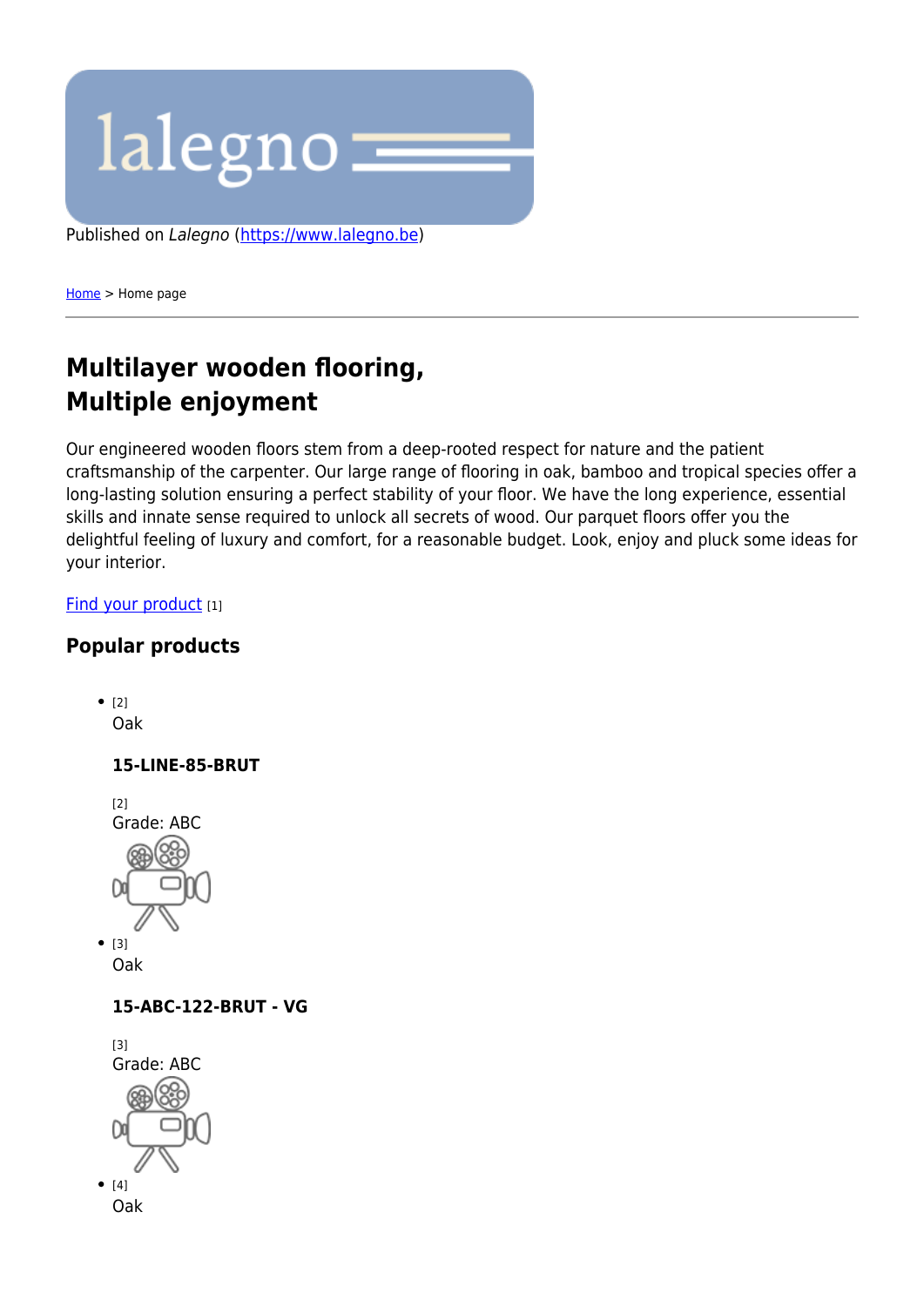#### **15-CLASSIC-190-VOUGEOT-B**



In focus

## **Discover Lalegno Wall Esthetics**



[Find more inspiration](https://www.lalegno.be/en/inspiration) [7]



### **Looking for a distributor near you?**

#### [Find a store near you](https://www.lalegno.be/en/dealers) [12]

### **[Vacature Internal Sales](https://www.lalegno.be/en/news/jobs/vacature-internal-sales) [13]**

15.04.2021



Lalegno heeft een vacature voor een Internal Sales. Word jij onze nieuwe collega? Solliciteer